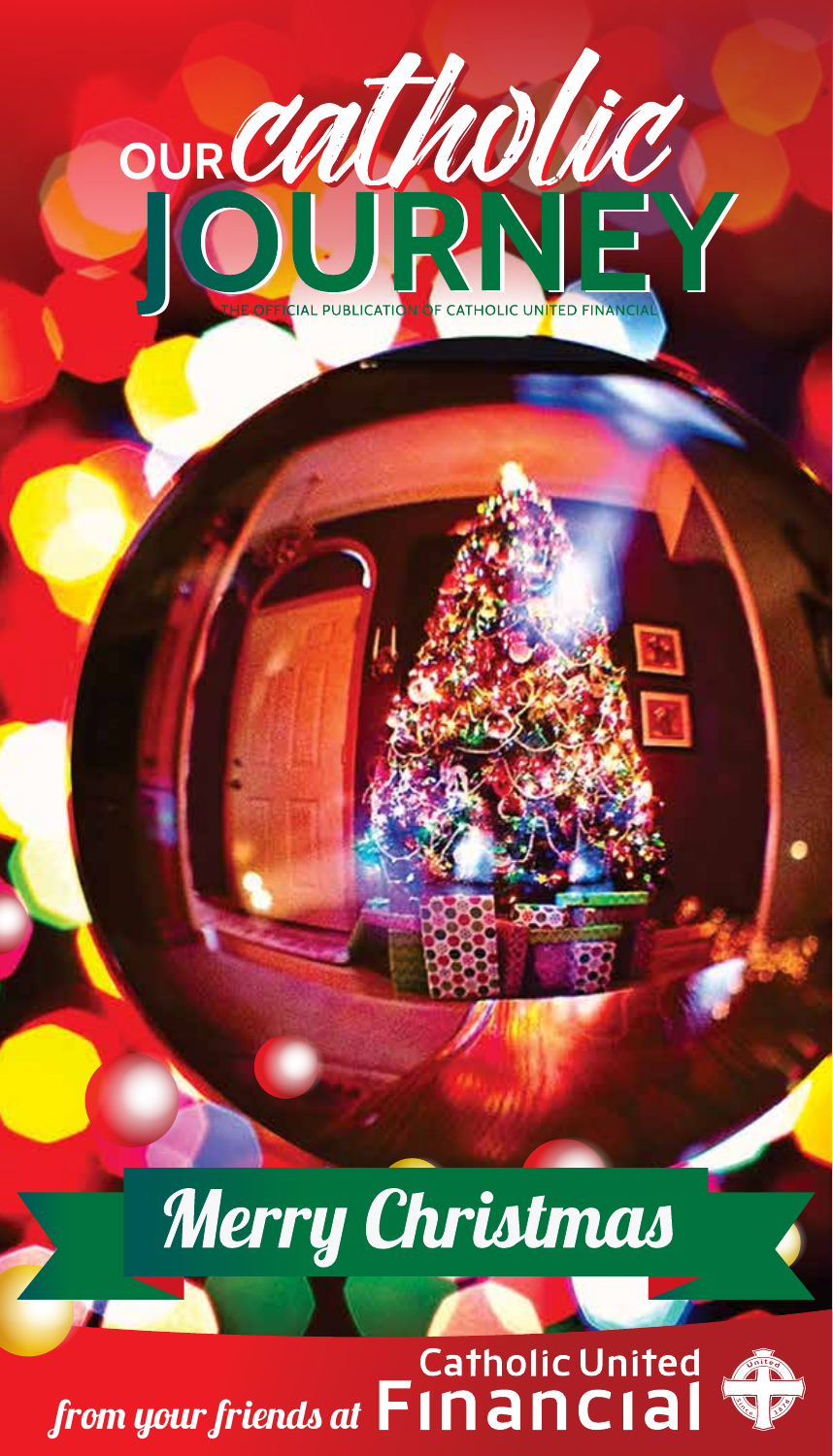

## **Contents**

## **Features**

## *Keys to Your Kingdom*

We may not be getting together, but you'll probably be in touch. Take a minute to talk about these THREE documents.

## *COVID Grace Period Ending for IRA owners*

The 2020 hiatus for Required Minimum Distributions on your IRA is set to expire in 2021

| <b>More</b> |                      |  |
|-------------|----------------------|--|
|             | Recipes 5-6          |  |
|             | Christmas Activities |  |





#### **Magazine Staff:**

Publisher: Michael M. Ahles Editor: Jared Roddy Staff: Susan Detlefsen Marketing Director: Steve Wendorf

#### **Office of the Publication:**

Catholic United Financial 3499 Lexington Avenue N. Arden Hills, MN 55126

#### **President:**

Michael M. Ahles *Andover, Minn.*

#### Official Publication of Catholic United Financial *November/December 2020 Vol 125 issue 6*

**4**

**8**

#### **Senior Vice President and Secretary/Treasurer:**  Paul B. Zastrow *Mendota Heights, Minn.*

#### **Board of Directors:**

Lead Director: Robert Krattenmaker *New London, Minn.* Renee Brod *New Prague, Minn.* William Lucas *Edina, Minn.* Jean Hart *Cold Spring, Minn.*

Marty Seifert *Marshall, Minn.* James Gibbons *Lake Elmo, Minn*. Jim Wensel *Rice, Minn.*

**Postmaster:** Send change of address notices to above.

Periodicals postage paid at St. Paul, MN and other locations. Subscription price is 50 cents per year. Published quarterly. Publication No 093500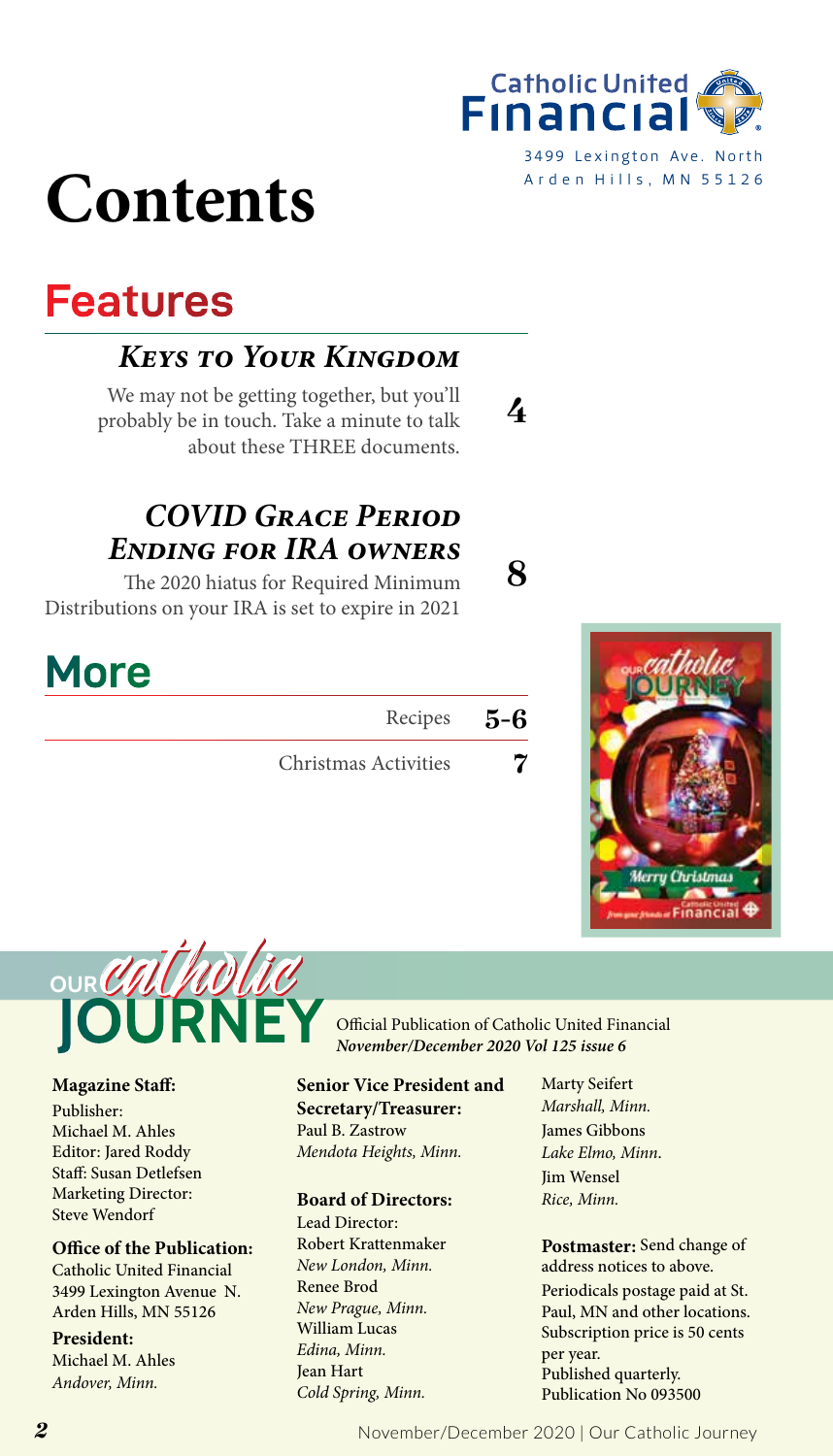



Michael M. Ahles | President, CEO and Chair of the Board

## It's the most wonderful time of the year...

**Mom loved this song.** *It's the Most Wonderful Time of the Year***, released by Andy Williams in 1963, has been a true staple of Christmas for more than a generation. When I hear it — and we hear it often during our blessed Advent and Christmas season — I think of her, have a bounce in my step, joy in my heart and I cannot wait to see family and friends to sing a few lyrics. "Kids jingle belling," "much mistltoeing" and "hearts will be glowing, when loved ones are near." I feel like singing right now – join me!**

**At first blush, celebrating Christmas during a pandemic may not seem to be a most wonderful experience. Yet the prospect of a vaccine is encouraging, plus so many terrific things are** 

**happening at Catholic United which bring new hope for a bright 2021.** 

**Our single premium youth term life insurance will be available online via our website in January. New products will be launched mid-summer. And an expanded, Triennial Conference awaits our Members in August. All are exciting and we'll be sharing more about each soon!** 

**I wish for each of you a most wonderful Christmas! God bless and be safe.**

**If there is anything I can do to help you, please give me a call at (651) 765-4124 or email me at mahles@catholicunited. org.**

### *Catholic School Technology needs are greater than ever*

There's very little "normal" going on this year, but we're trying our best to get there. One thing that is normal, but abnormally large, is our Catholic schools' need for technology. With many schools needing to add distance learning capability, the Catholic United Financial Foundation gave more than \$38,000 in technology grants since October. Schools can talk to their local Sales Rep about applying for a grant in 2021.



If you want to donate directly to this critical need, scan this code with your phone's camera to be taken to the Foundation's donation page, and help make it a Merry Christmas for all!



Sales Rep Angie Jorgensen (right) delivers a Foundation Tech grant to Sarah Gavin, director of school advancement for St. Mary's School and Parish in Remsen, Iowa.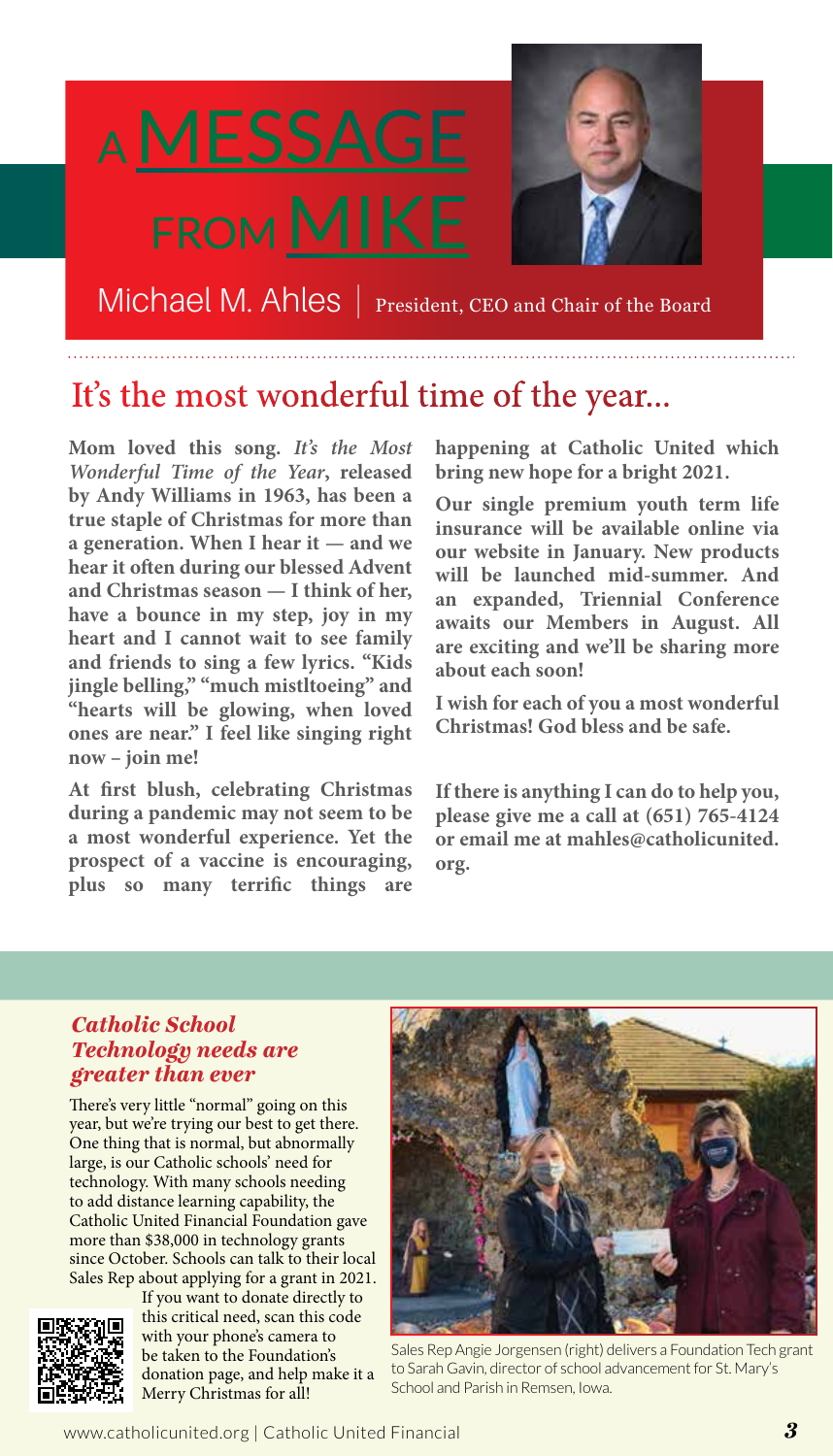**HEALTHY** wealth ////////////////////////////////////////////////////////////////////////

## KEYS TO YOUR KINGDOM

## Three documents you need to tell your kids about

Although the weather doesn't seem like winter yet, here we are amidst the holiday season. Much of the time, the holiday season sees families gathering for faith, food and fellowship. Even with the COVID here we are amidst the holiday season. Much of the time, the holiday season sees families gathering pandemic, people are still finding ways to "get together" during the holidays, whether that's outdoors around a firepit or basking in the glowing warmth of a computer monitor amid a grid of our loved ones. During these times of "family," many interesting discussions occur from politics, taxes, and even death and dying.

In my many years of working with families on their "death" plans, I find the best thing we can do for our heirs is COMMUNICATE. Having the courage to communicate our wishes to our spouses, kids and our estate plan advisor is crucial to creating a good, solid plan; it can also provide for a much smoother transition once death occurs.

One of the most important discussions we can have with our heirs is about funeral and last expense planning. Without a plan, the grieving widow/widower or the children are often left with making all the decisions about funeral arrangements, church services, burial options, and finally, where the money is going to come from to pay the funeral expenses. Unfortunately, not all the kids will agree!

Using appropriate documentation, a person can communicate their wishes on these difficult decisions. You can decide, working through your local funeral home, the funeral and burial arrangements. Casket choices, cremation urns, burial plots and headstone inscriptions are all things you can pre-arrange to ease the burden on your heirs. If you wish to have your Catholic faith represented, make sure you fill out the Catholic End of Life Health Care directive, which will direct your heirs on Catholic services you wish to have from the hymns, pallbearers, Masses and readers. (There is a link and a QR code at the end of this article that you can scan to download a copy of this document.)

The pre-funding of last expenses is also vitally important. With a prefunded plan, the heirs don't have the worry or burden of finding money from the remaining estate to fund the funeral, which can cost \$10,000 or more. Preplanning your arrangements will also reduce the cost.

John Tetzloff, CLU, FICF, LUTCF

John Tetzloff is Catholic United's resident trainer and expert in all things estate planning. He works with our Sales Representatives and at your request directly with you to make the most of what you've got, and make sure it stays with your family. Give your local Sales Representative a call to discuss the future of your funds and attaining the keys to your kingdom, today.

*Catholic United Financial does not provide tax or legal advice. Discuss all tax strategies with your CPA or tax attorney.*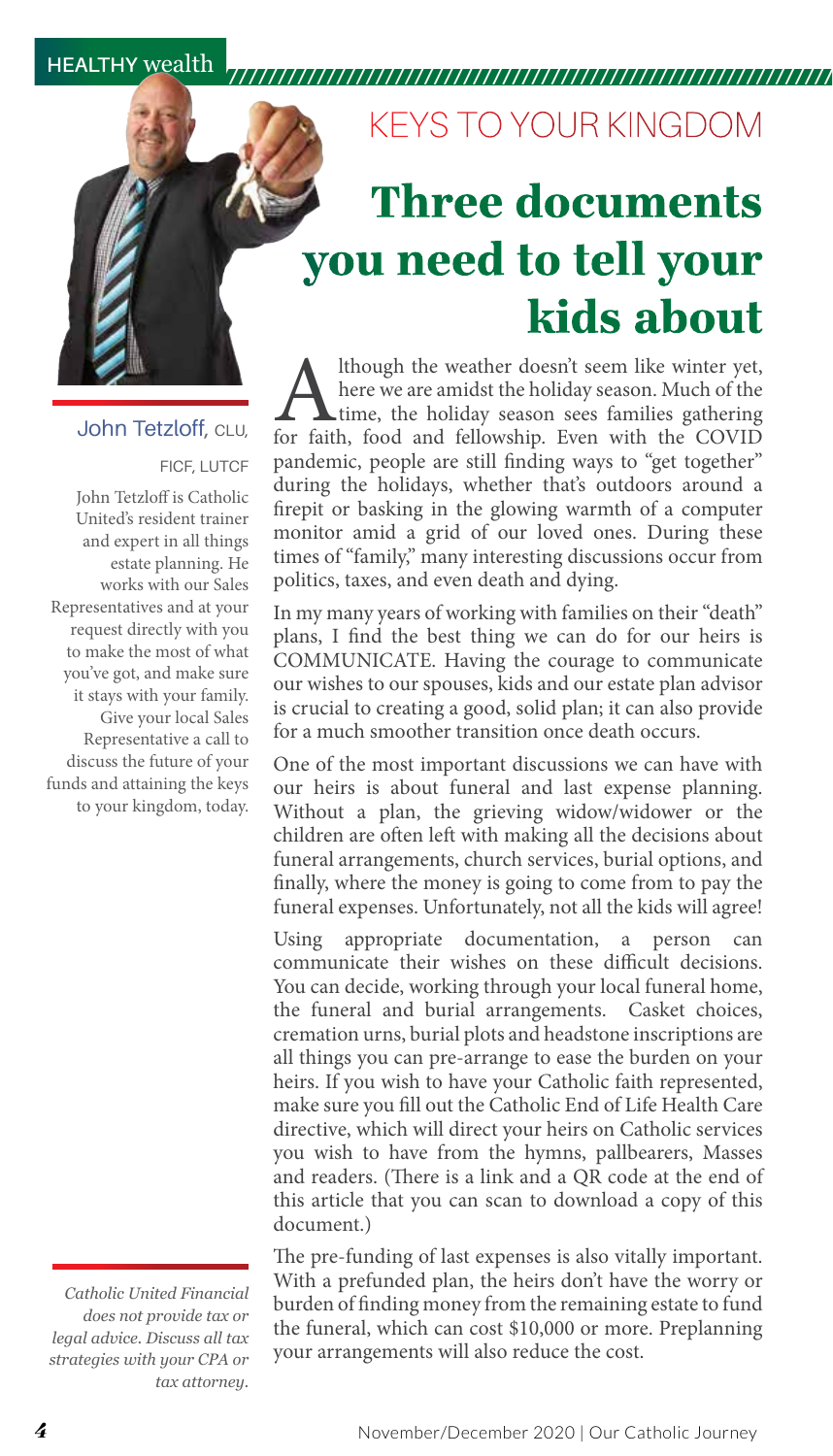### //////////////////////////////////////////////////////////////////////// ////////////////////////////////////////////////////////////////////////

We should also make sure we have the three crucial estate plan documents updated and in a place where the heirs can find and access them quickly. *Those three documents are a (1) Last Will and Testament, (2) Health Care Directive, and (3) Financial Power of Attorney.*

Remember, make sure all your documents mentioned above are in an easy-to-reach

place and that your heirs, or at least the executor of your estate, have easy access. **Take a moment during this year's Christmas phone call or Zoom group to tell your family members where to find these critical documents.** There is nothing worse when a parent dies than no one knowing their wishes or where they can find the documents that express those wishes. By having access, you can ensure a smooth transition and help eliminate your heirs having to make the "hard" decisions.

Remember, no one should have to do this on their own. The qualified Sales Representatives at Catholic United Financial can help guide all aspects of Last Expense Planning. By assisting in gathering the information, discussing the various options, and providing applicable paperwork, we can make the Last Expense Planning process easy, understandable, and complete.

No matter the level of Funeral and Last Expense planning you complete, COMMUNICATION is the most important aspect of that plan.

## **The new State-of-the-Art**

**Catholic United has a vision for the future, and is working daily to bring it about. That future looks like more members, more access, and more capability to do the good work we do.** 

**In early 2021, we plan to launch a direct-to-you application and delivery system for our Single Premium Youth Term policy.** 

**With just a few easy clicks, you will be able to purchase a term policy on your children that will guarantee a death benefit through age 30; guarantee convertibility without a health screening; and provide access to all of our membership benefits, including scholarships!**

## RECIPES&Things

The Christmas season is a delight for all senses. Lights, sounds, even the touch of Jack Frost nipping at your nose. But nothing has the capacity to transport us like the scent of sweet treats baking. Try this super simple recipe, and don't be surprised if you can almost hear the carolers and calls of vendors at the Christkindlmarkt.

## **Bavarian-style Cinnamon Roasted Almonds**

4 cups almonds 2 cups sugar 1 cup water 1 Tbsp cinnamon

#### DIRECTIONS:

First, wash your almonds. Then, add sugar, water and cinnamon to a skillet and bring to a boil, stir to combine. Add almonds and reduce heat to minimum.

Do not stop stirring. Stir constantly until sugar looks powdery on almonds. Remove from heat and immediately transfer and spread on a lined baking sheet.

Store in an airtight container and enjoy for up to two months!

For crispier almonds, after spreading on baking sheet, transfer to a 250 degree F oven and allow to cook slowly for up to an hour. Test periodically by taking out an almond or two, allowing to cool, and eating it.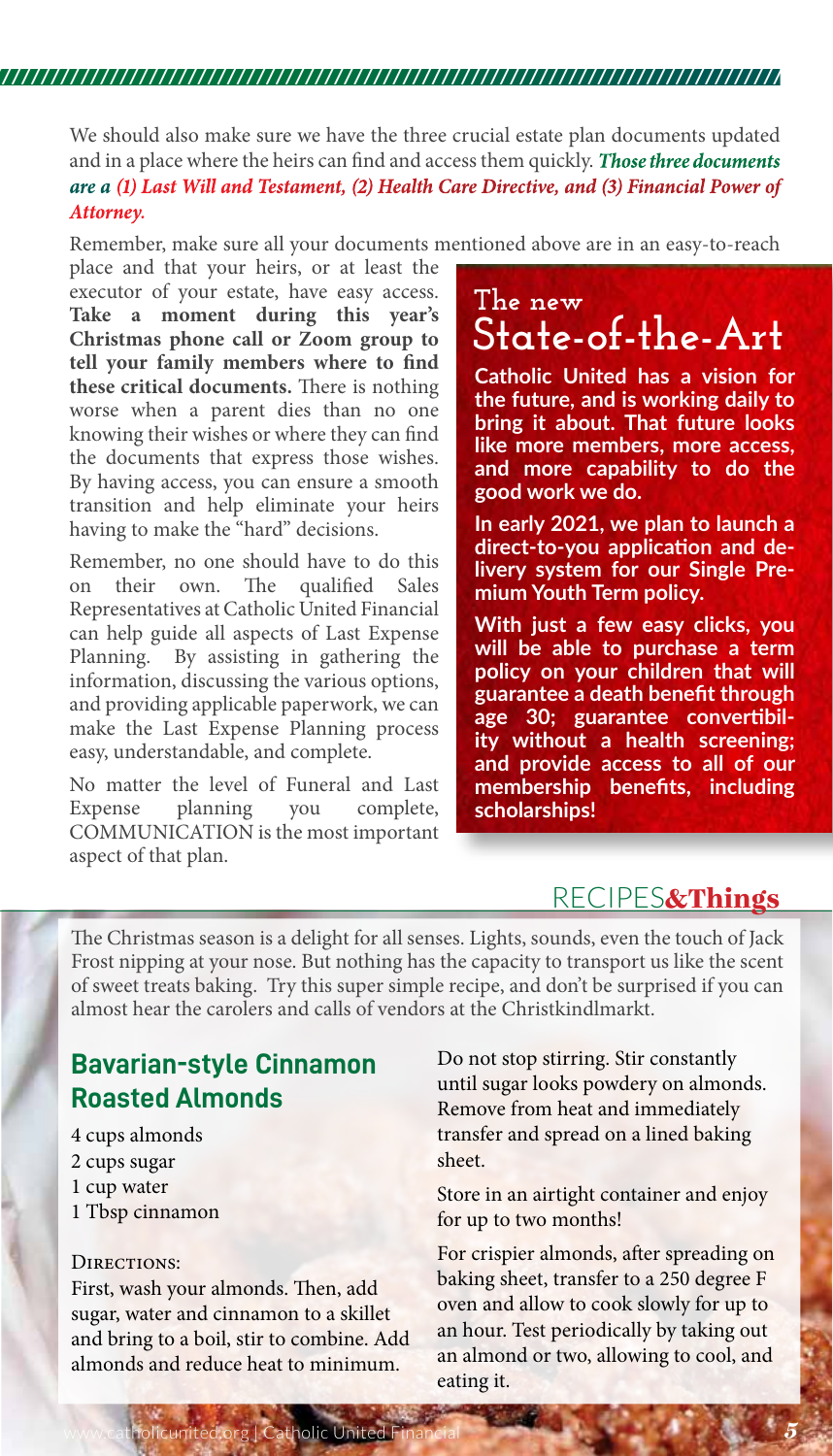**RECIPES &** things ////////////////////////////////////////////////////////////////////////

## **Epiphany King Cake**

*For this, and other great activities, treats and tips for Catholic families, visit www.catholicicing.com.*

### **What you'll need:**

- 1 can oven-ready cinnamon rolls (containing 6 rolls) with classic icing
- Green, yellow and purple sugar sprinkles (To make your own with regular granulated sugar, just put some sugar in a sealable container, add a couple drops of food coloring and shake)
- A little plastic baby or a bean or something to hide in the cake (AFTER baking)

## *Prep: 20 min • Cook: 18 min*

#### **Directions:**

Remove cinnamon rolls from can and unroll them into six long strips.

- Braid three of the strips together; then braid the other three together. You now have two braids of cinnamon roll dough.
- Place one of the braids in the middle of a baking sheet and arc it to the left to form a semicircle. Use the other braid to form the right half of the circle and gently pinch the two braids together to complete your "crown." The braid and circle shape represent the crown of a "King Cake." Bake as directed on the cinnamon roll tin.
- Once removed from the oven and safe to touch, lift an edge and hide the baby in the cake from underneath. Then drizzle icing over the cake and sprinkle the colored sugar over the warm icing. Let cool (not too much!) then slice and enjoy.

#### *www.catholicicing.com.*

The King Cake is a tradition going back to the Middle Ages. It honors the three kings who journeyed to find Jesus in the manger, and celebrates Jesus's baptism by John the Baptist. The cake is often decorated in green, gold and purple to signify faith, power and justice. The baby (or bean in many countries) hidden inside represents Jesus. **The person who finds the baby (or bean) is said to be "King for a day," should have good luck throughout the year, and has to host the party and bake the cake the next year!**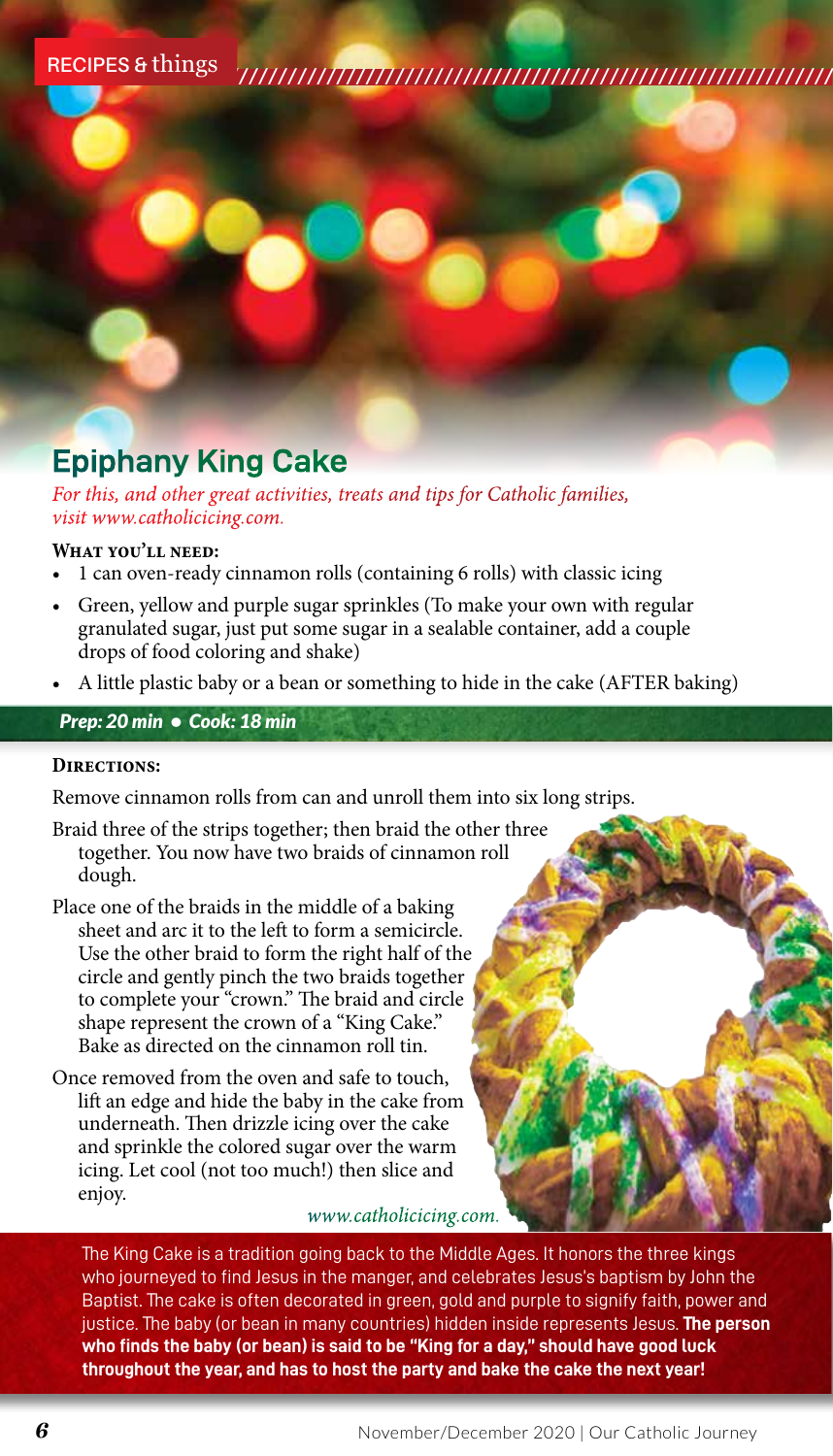//////////////////////////////////////////////////////////////////////// **There4LIFE**////////////////////////////////////////////////////////////////////////

### There4 IFF

## **Connecting at Christmas**

What a year it's been. For more than a century, no one has lived through what we are experiencing right now. In many ways, the challenges of the COVID pandemic have brought out the best in us. We know that the inconveniences we accept aren't just for our own safety, but to protect the most vulnerable members of our society. We've reconnected with neighbors, gotten creative in staying in touch with family, and looked for new ways to support our parishes and our Catholic schools. Perhaps most of all, we've been reminded what an utter treasure our teachers and health care professionals are (with a shout-out to our food service industry and delivery drivers).

With all that's gone on this year, and all that is likely yet to come, we wish you serenity and sanctuary this Christmas. May God bless you all in these waning days of 2020, and provide His divine love, protection and comfort to you in 2021.

## **Yule Sleigh with These Dad Jokes**

**How do sheep tell each other "Merry Christmas?"** *- Fleece Navidad* **What do you get when you combine a Christmas tree with an iPad?**  *- A pineapple*

**What's the name of the most illmannered reindeer? -** *RUDE-olph* **In what years does News Year's Day come before Christmas? -** *EVERY year* **What's the difference between the regular alphabet, and the Christmas alphabet? -** *The Christmas alphabet has NO-EL*

## **Take a moment...**

This Christmas, we all find ourselves altering holiday traditions, or scrapping them altogether thanks to the pandemic. But as in all things, when God shuts a door, he opens a window. Take advantage of the extra time at home this year. Focus on the nativity and teach your family this Prayer before a creche.

Lord Jesus, together with the shepherds we draw near to your crib. We contemplate you, wrapped in swaddling cloths and lying in the manger.

O Babe of Bethlehem, we adore you in silence with Mary, your ever-Virgin Mother. To you be glory and praise forever, O Savior of the world. Amen.



## **Read the Nativity Story**

## *Gospel of Luke 1:26 – 2:20 Gospel of Matthew 1:18 – 2:12*

Re-reading the Nativity story in the Bible can bring us all closer together and remind us of the holiday's true meaning. The Nativity story has two versions, one with "wise men" and a star, one with shepherds and an angelic host. Read them both and reacquaint your family with the miracle.